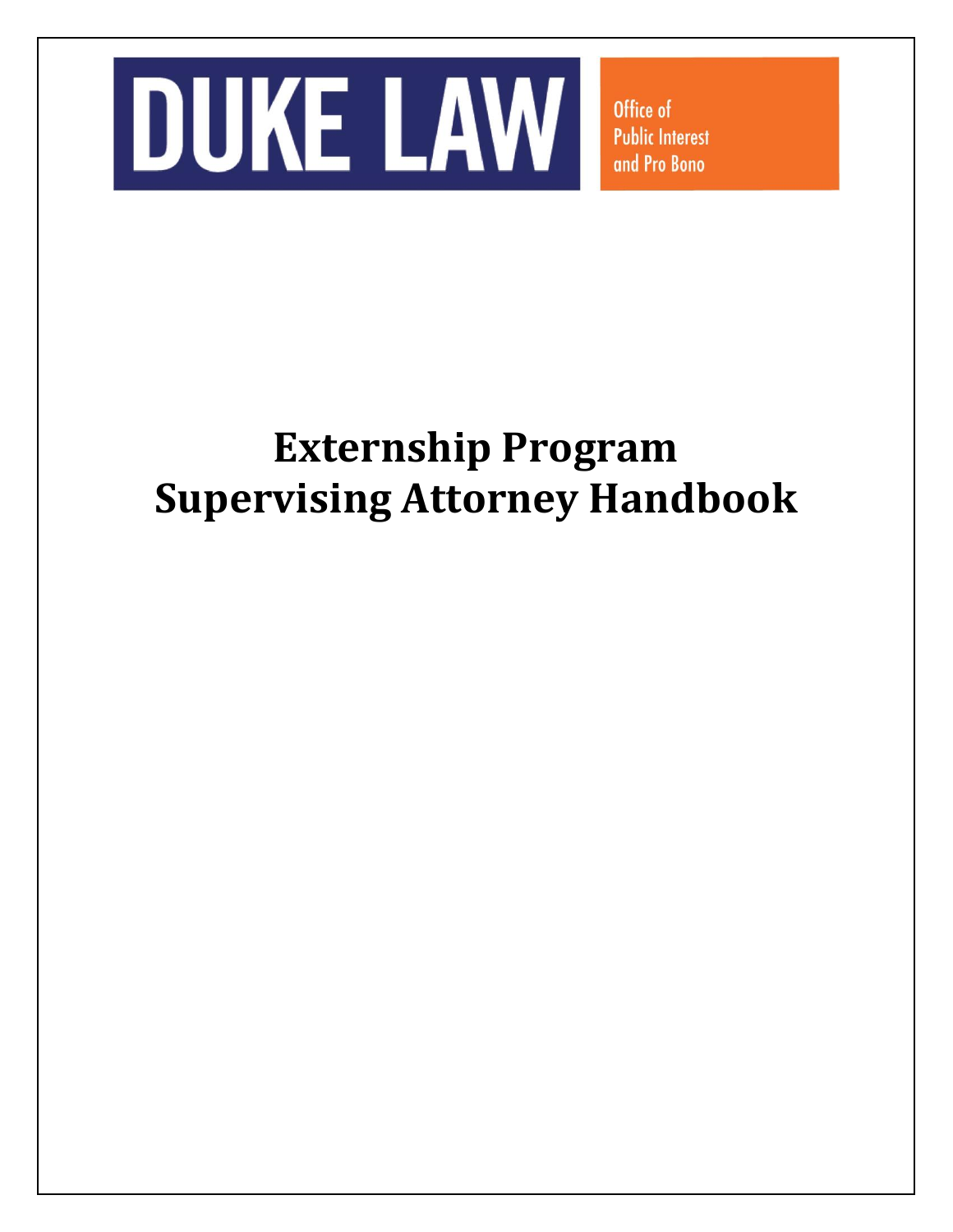# **About the Duke Law School Externship Program**

## **Program Objectives:**

- Provide *experiential learning opportunities* for law students to engage in and reflect on the practice of law by engaging in "real world" practice under the supervision of a licensed attorney.
- Develop *lawyering skills*, learn about and apply substantive law, and build professional identities by observing and participating in hands-on law practice.
- Give students a *mentoring relationship* through a Supervising Attorney mentor, role model, teacher and supervisor of the student's work and professional development.

## **Credit:**

Credit is based on the number of hours that the student works during the semester in the externship placement, with 1 credit awarded for every 50 hours of work, correlating to approximately 4 hours weekly. The expectation is that a student will work in the externship placement over the course of the entire semester. Students may enroll in 1 to 4 credits of externship per semester; most students opt for 2 or 3 credits. Except with permission, and only in exceptional circumstances, a student may not enroll in more than (1) semester with the same externship placement.

# **Biweekly Reflection Papers:**

In addition to the hours spent working in the externship placement, student externs are required to submit biweekly reflection papers and hours logs to the Externship Program Administrator. The biweekly reflection paper topics and due dates are noted on the course syllabus.

## **Ethics Course Requirement:**

A student participating in an externship must have completed or be currently enrolled in a Professional Responsibility/Ethics course. This requirement may be waived with permission from the Externship Program Administrator, provided that the extern gives notice to the supervising attorney.

*A student participating in an externship may not earn a salary or receive other compensation for the work performed in the placement, except for reimbursement for travel and other work-related expenses required by the placement entity.*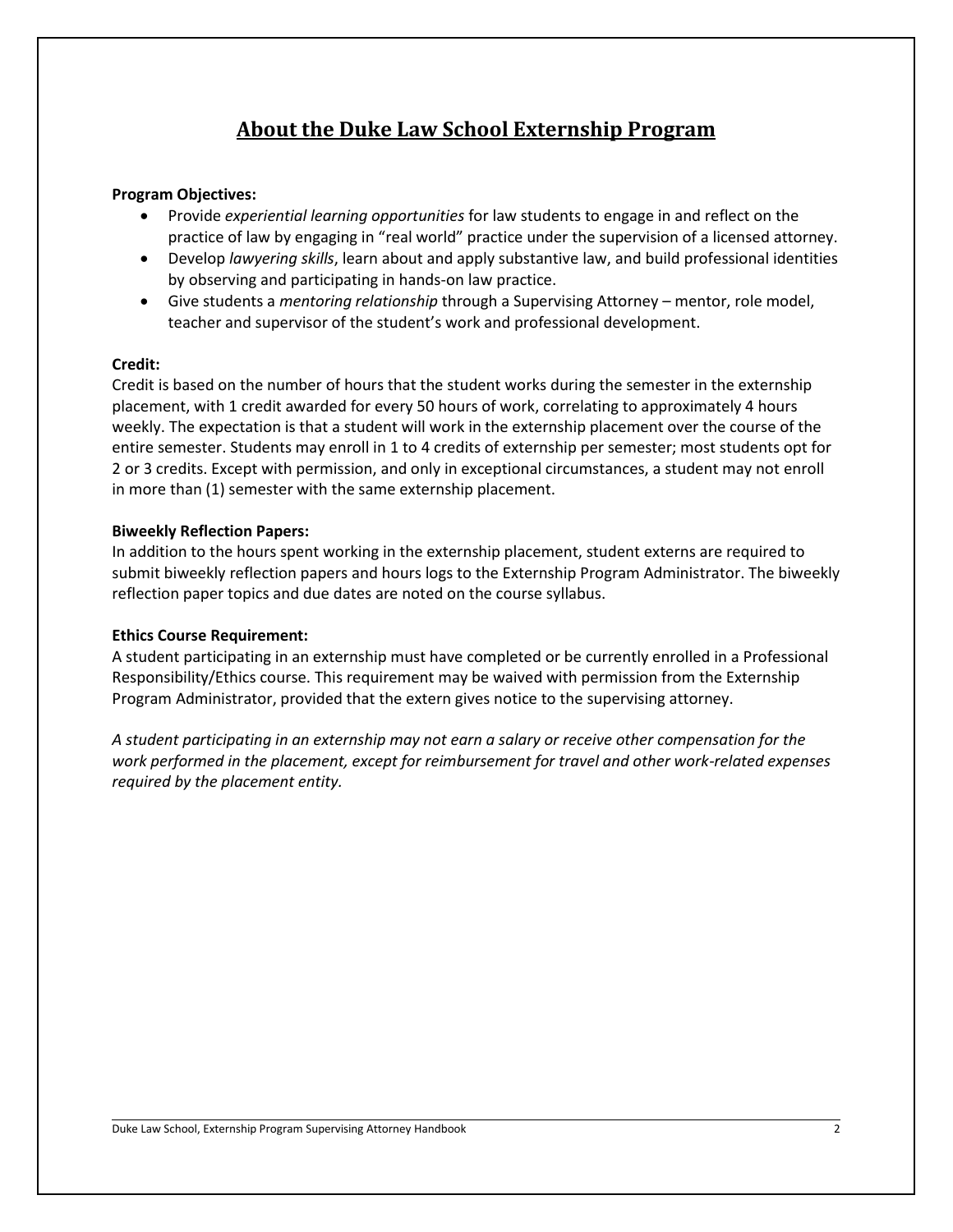# **Expectations of Externship Supervising Attorneys, and Best Practices for Working with a Student Extern**

Thank you for your willingness to supervise Duke Law students in their externships. By providing direction, feedback and role-modeling, you will contribute directly to the educational development of Duke Law student externs. Externships provide an opportunity for students to learn through experience, and thereby develop knowledge, key skills and important professional attributes that will help them excel in the practice of law and contribute significantly to the profession.

The key professional development tools for students to acquire competencies in the practice of law – including knowledge of substantive law, practice-related skills, analytical skills, client service, professionalism and leadership – are meaningful work assignments, close supervision, and regular feedback/evaluation supported by mentoring and coaching.

# **Initial Student-Supervising Attorney Meeting**

Student externs and supervising attorneys are asked to meet within the first week of a student's externship in order to discuss the student's learning goals for the semester and to fill out and sign the *Extern/Supervising Attorney Statement of Externship Expectations* **Form** (available online at: law.duke.edu/publicinterest/externship). Even if multiple attorneys within the externship placement may be working with a student extern, one attorney should be designated as a student's primary supervisor. The primary supervisor should coordinate the student's work assignments, describe and enforce the placement's expectations of the student, and be available for student questions. Supervisors are encouraged to set up a weekly "check-in" with student externs in order to review student progress on work assignments, and to provide feedback and guidance.

## **Site Visit**

Sometime throughout the course of the semester, usually in the first half of the externship, the extern's faculty supervisor may arrange a time with you to conduct a site visit. The site visit is a chance for you to let Duke know how the externship is going and for Duke to learn more about what the extern is experiencing at your site.

## **Work Assignments**

So that both the organization and the student will have a good externship experience, it is essential that a supervising attorney adequately define and explain work assignments. For each assignment, a supervising attorney should describe:

- **Form:** Describe the desired <u>form</u> of the finished work product, i.e. a formal memo, an emailed summary, a bullet-point list, a draft order, an oral briefing/report back, etc. Be sure to clarify whether you would like the student to attach their research with the completed assignment (such as a copy of all cases referenced), or just supply the final assignment. Specify expectations for the work product, such as "bluebooking."
- **Background:** Provide sufficient factual and contextual **background** so that the student understands how the assignment fits into the "larger picture." Supervisors should clearly explain the purpose or objectives of the assignment, and tell the student how his or her work product will be used by the attorney.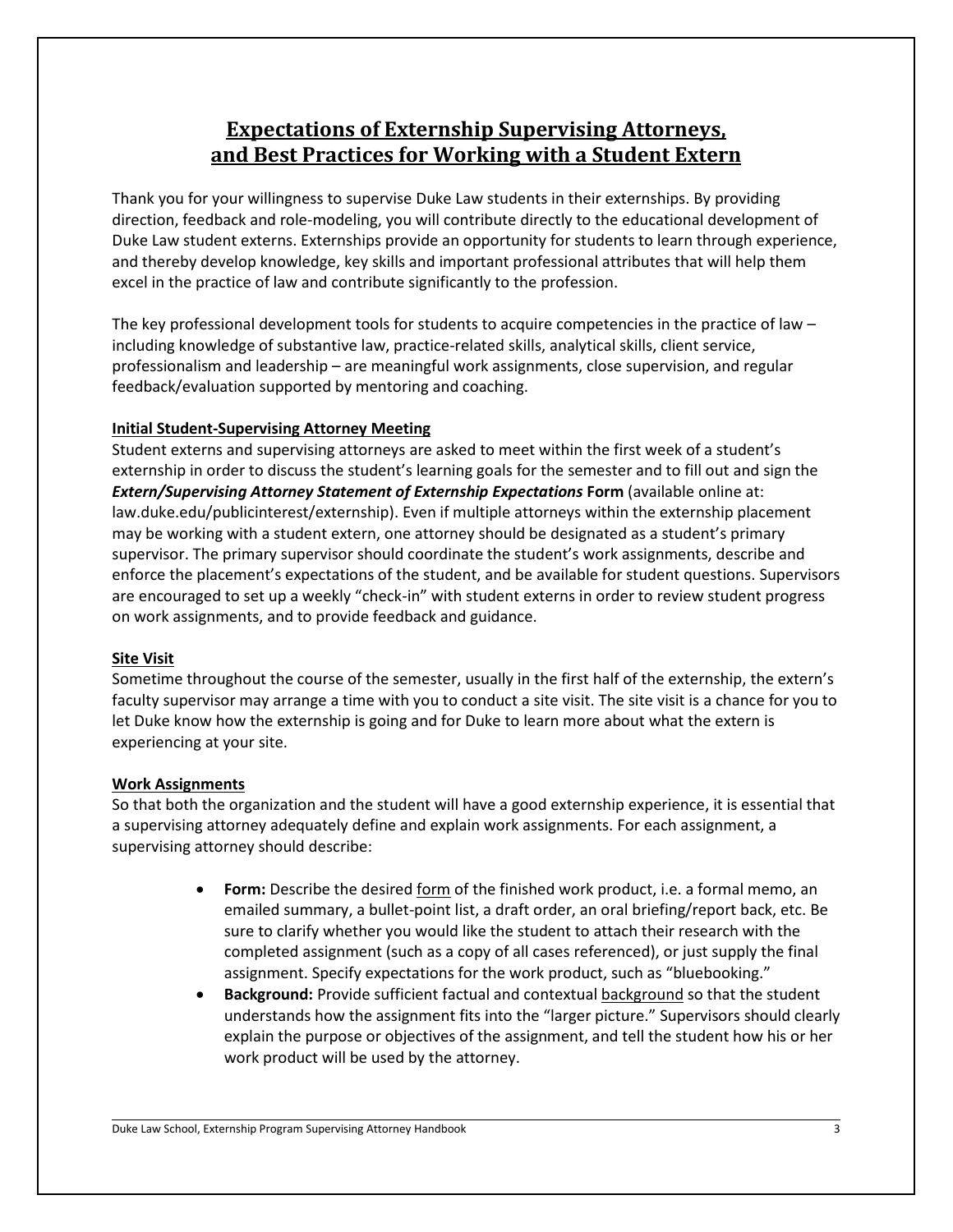- **Deadline:** Provide a deadline for the student that represents a realistic timeframe for completion. Keep in mind that student externs typically have a significant learning curve to overcome in completing assignments, which will require extra time.
- **Resources:** Suggest or provide resources to the student, such as a sample motion format or a specific case from which to start their research.

Initially, extern student work assignments should help a student develop a foundation of basics in the law and practice of the organization, and progressively increase in complexity and responsibility over the course of the semester to the level of what a junior staff attorney in the office might be doing.

Externs should receive a variety of assignments that allow them to practice different facets of the organization's *legal* practice. Although there may be opportunities for students to develop other skillsets, they should be working on assignments that engage their *legal skills.* Although lawyering tasks vary among different offices, consider including an extern – either as an observer or participant – in experiences such as:

- Legal research
- Brief, memo or pleadings drafting and filing
- Client interviewing and counseling
- Witness interviewing and preparation
- Fact investigation; discussion of case strategy
- Depositions
- Meetings with co-counsel
- Negotiations with opposing counsel
- In-chambers discussions or staff meetings; and
- Hearings and/or trials.

Observational assignments – such as inviting a student extern sit in on a meeting or hearing – can provide valuable learning opportunities. A supervisor should prepare and debrief with the student before and after observational assignments, in order to ensure that a student derives an educational benefit from the experience. Before the meeting or hearing, be sure to describe to the student extern what she or he should expect from the experience, who will be involved, and what role you expect the extern to play – including how to dress, where to sit, and what to say (if anything). After the meeting or hearing, an attorney should debrief with the student in order to review and assess what happened or what was accomplished during the activity.

# **Feedback/Evaluation**

Externs should receive timely feedback on *every* completed assignment from the assigning attorney. Feedback should be constructive, timely and specific. Supervisors may be reluctant to critique a student's work, but externs need and actually *want* honest, constructive feedback.

Supervising attorneys should invite student externs to meet with them specifically to review work assignments. When providing detailed feedback, supervisors should lead with the positive – highlighting that which the student did well – and follow with one or two points of criticism and advice on how the student might improve his or her performance in subsequent work assignments.